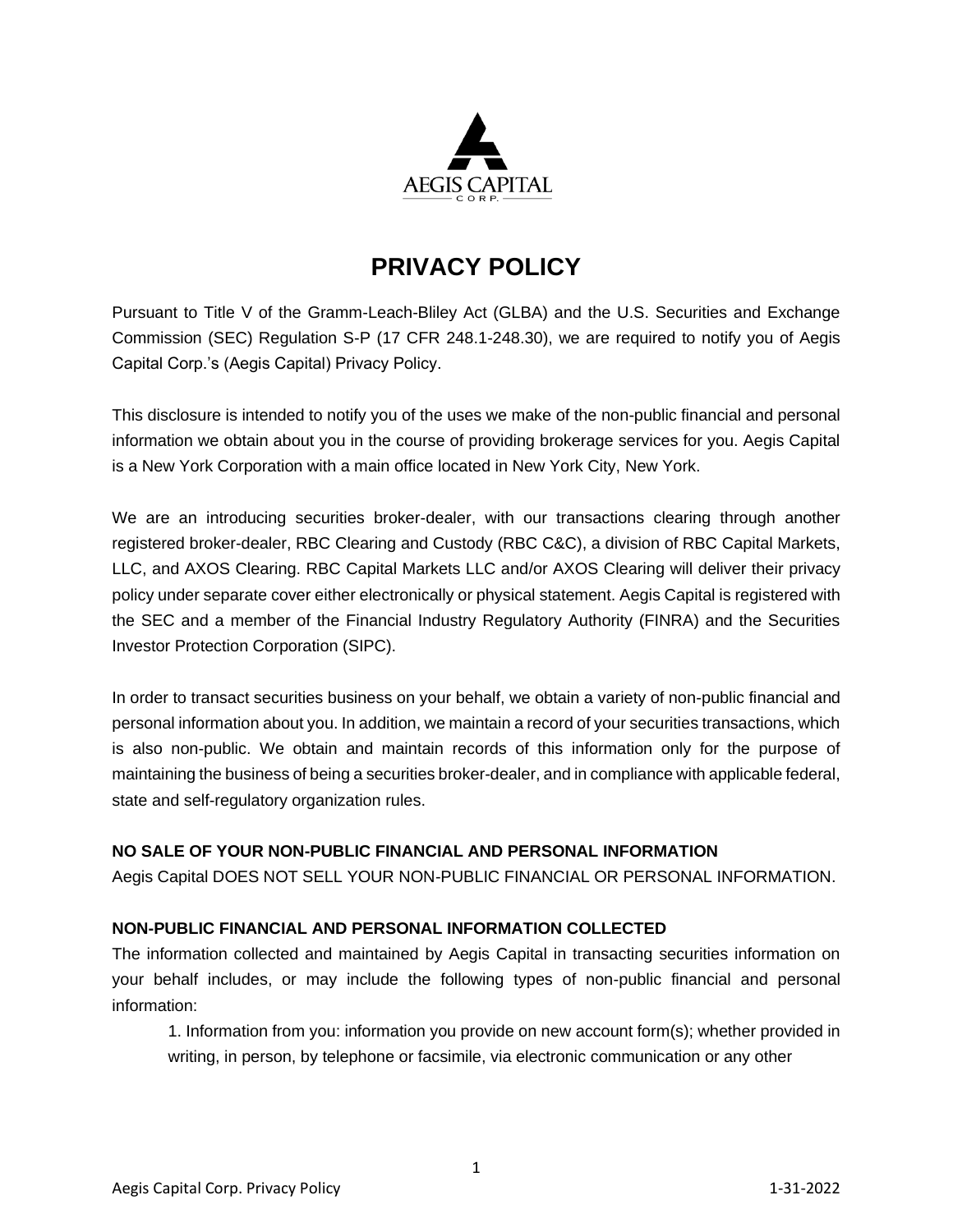means; such as your name, telephone number, address, social security number, tax ID number, assets, income, investment objectives, financial situation, employer, age and previous securities experience.

2. Information about your securities and/or other transactions:

(a) information Aegis Capital collects and relates to account(s) balance, payment history, trading activity and any other transactions, which take place through or affect transactions which take place through Aegis Capital; and

(b) information Aegis Capital collects as part of servicing your account(s).

3. Information about your transactions with non-affiliated third parties:

(a) information from non- affiliated third parties pursuant to law, rules, regulations, standard securities industry practice and/or legal process, including documents received, shared, produced or provided in connection with a subpoena, discovery request or other legal process compelling production; and

(b) information from non-affiliated third parties related to servicing your account(s).

# **NON-PUBLIC FINANCIAL AND PERSONAL INFORMATION DISCLOSED TO AFFILIATES AND NON-AFFILIATED THIRD PARTIES**

Aegis Capital discloses to affiliated and non-affiliated third parties non-public financial and personal information only in connection with the conduct of its securities brokerage business. Such disclosures may include, among other things, information related to transactions, settlement, billing, payment, processing, clearing, transferring, reconciling, collection or tax reporting. Disclosures may be made to affiliates or non-affiliated third parties:

> (1) as required or necessary to carry out fully and properly the securities business conducted by Aegis Capital (e.g. to service providers supplying document processing and delivery, data maintenance or processing services, RBC C&C, AXOS Clearing and to non-affiliated clearing agencies or entities);

- (2) as required by law or legal process;
- (3) with your consent;
- (4) to resolve customer disputes;
- (5) when requested by a fiduciary or beneficiary on the account;
- (6) when requested by the client's attorney(s) or accountant(s);
- (7) when required by a regulatory agency, or for other reasons required or permitted by law; or
- (8) in connection with a sale or merger of the firm's business.

### **FORMER CUSTOMERS**

The same protections for non-public financial and personal information of current customers of Aegis Capital apply to information regarding former customers: disclosure is made only as permitted/required by law or legal process, or with your consent.